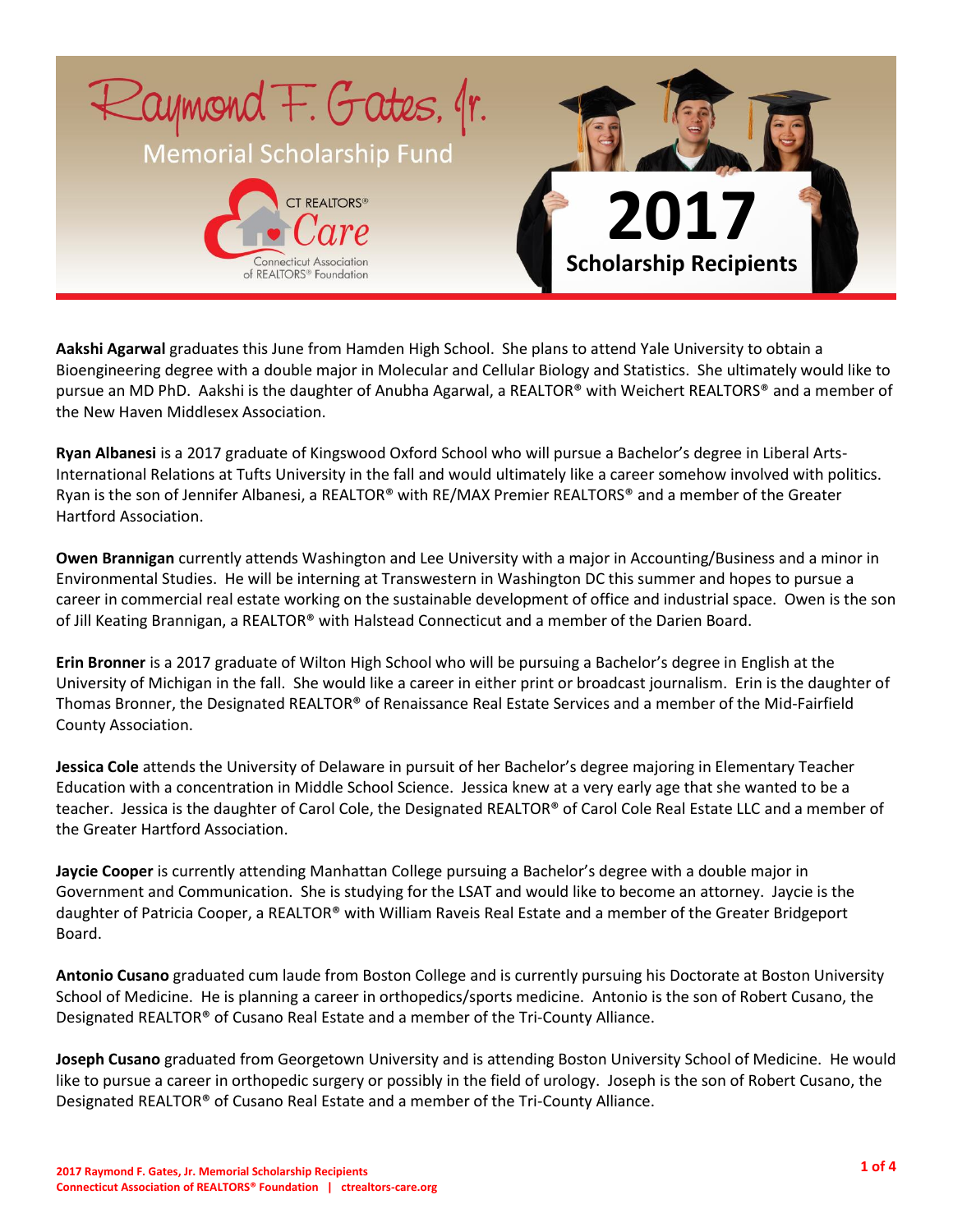**Claire Dinshaw** graduates in June from Staples High School. She will attend Stanford University in the fall to obtain a Bachelor's degree in Public Policy or International Relations. She hopes to someday work to improve women and children's rights in international conflict zones as well as immigration laws in the United States. She is the daughter of Michael Dinshaw, a REALTOR® with Coldwell Banker/Riverside and a member of the Mid-Fairfield County Association.

**Kiwon-Paul Dionne-Jee** will graduate this June from Old Saybrook High School. He will attend UConn's Mechanical Engineering Honor program plus The Special Program in Law (Pre-Law) and someday hopes to be a lawyer and ultimately a judge. Kiwon-Paul is the son of Sang Ah Jee, a REALTOR® with William Raveis Real Estate and a member of the New Haven Middlesex Association.

**Claire Domogala** is pursuing a Master's degree at Philadelphia University majoring in Health Sciences (5-year Physician Assistant program) with minors in Spanish and Childhood Trauma. Claire's career goal is to be a pediatric Physician Assistant. She is the daughter of Terri O'Brien, the Designated REALTOR® of DCK Realty and Design and a member of the Valley Association.

**Kelly Domogala** is currently attending the University of Rhode Island pursuing a Bachelor's degree in Industrial and Systems Engineering with a minor in Spanish. Kelly would like to obtain a Master's degree and work in Systems Integration or Project Engineering. She is the daughter of Terri O'Brien, the Designated REALTOR® of DCK Realty and Design and a member of the Valley Association.

**Jake Etienne** will earn his Bachelor's degree in Secondary Education and History from Seton Hall University this May and will go on to pursue a law degree at Villanova Law School this fall. He hopes to have a career in either human/civil rights law and/or educational law. Jake is the son of Sara Etienne, a REALTOR® with RE/MAX Edge and a member of the Greater Hartford Association.

**Sarah Gallagher** is currently attending Georgetown University's E. Walsh Graduate School of Foreign Service pursuing a Master's degree in German and European Studies with a concentration in Diplomacy. Her professional goal is to work in foreign policy, specifically with the U.S. Foreign Service. Sarah is the daughter of Mary Ellen Gallagher, a REALTOR® with KMS Partners at Coldwell Banker/Riverside and a member of the Mid-Fairfield County Association.

**Amanda Gervais** is currently enrolled at UConn as a Political Science major with a double minor in Math and Business. Ultimately, she would like to go on to law school. Amanda is the daughter of Paul Gervais, a REALTOR® with William Pitt Sotheby's International Realty and a member of the Ridgefield Board.

**Nathaniel Goff** graduated from Xavier High School in May. Nate will be attending Tufts University in the fall to pursue a Bachelor's degree in Environmental Engineering. He is the son of son of Maureen Goff, a REALTOR® with William Raveis Real Estate and a member of the Greater Hartford Association.

**David Hausmann** graduates from Waterford High School in June. He will attend Central CT State University in the fall to obtain a Bachelor's degree in Management Information Systems. David is the son of Geoff and Susan Hausmann, both REALTORS® with RE/Max on the Bay and members of the Eastern CT Association.

**John Hegarty** currently attends Brown University pursuing a Bachelor's degree in Engineering. John is the son of James Hegarty, a REALTOR® with Hegarty & Company Real Estate and a member of the Northern Fairfield County Association.

**Davi Hertz** attended Rhodes College pursuing a Bachelor's degree majoring in Business and minoring in Education and Anthropology/Sociology. She will be transferring to UConn this fall and would like a career in either Marketing or Management along with obtaining her real estate license. Davi is the daughter of Eileen Lashinsky, a REALTOR® with William Raveis Real Estate and a member of the Mid-Fairfield County Association.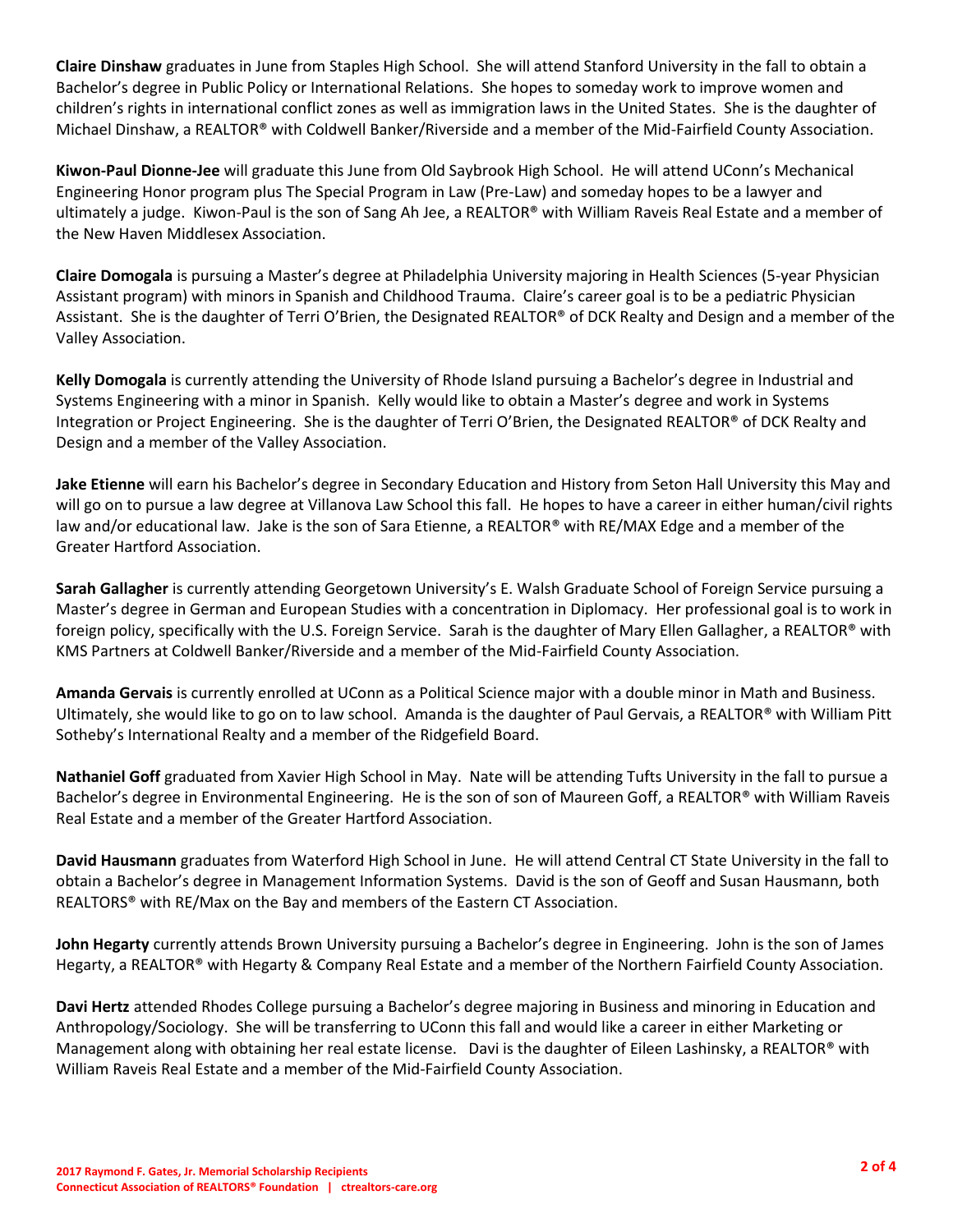**Claudia Jackson** will graduate from Ledyard High School this June. She plans to pursue a Bachelor's degree in Pathobiology at UConn and intends to apply for the Health Professions Scholarship Program with the military after graduation to go on to grad school. She is the daughter of Paula Turley, a REALTOR® with RE/MAX Realty Group and a member of the Eastern CT Association.

**Owen Kelly** is a 2017 graduate of Killingly High School who will attend Eastern CT State University in the fall with plans to eventually pursue a Doctorate in Pre-Med to become a surgeon. Owen is the son of Lisa Kelly, a REALTOR® with Johnston & Associates and a member of the Eastern CT Association.

**Bridget LaSala** is a 2017 graduate of Daniel Hand High School. She will attend Villanova University in the fall in pursuit of a Bachelor's degree in Aerospace Technology and Engineering with a minor in Theater/Stage Management. Her ultimate career goal would be to either work on a Formula 1 racing team or work as a stage manager for a theater. Bridget is the daughter of Mary E. Evans, a REALTOR® with Page Taft Christies and a member of the New Haven Middlesex Association.

**Philip Ledwith** will graduate from Old Saybrook High School in June. He plans to attend Curry College in the fall to obtain a Bachelor's degree in Business Management with a concentration in Marketing. Philip is the son of Philip Ledwith, a REALTOR® with Weichert REALTORS®-The Zubretsky Group and a member of the Greater Hartford Association.

**Jennifer Lombard** is currently attending Central CT State University pursuing her Bachelor's degree in International Studies with a concentration in the European Union and Western Europe and minoring in French. In the future, she hopes to be able to work with people who are immigrating to the United States and to help Americans living in other countries. She is the daughter of Claire Lombard, a REALTOR® with William Raveis Real Estate and a member of the Greater Hartford Association.

**Katherine Reese** is a 2017 graduate of Loomis Chaffee. She will attend Grove City College in the fall where she will major in Economics along with taking pre-law courses with the hopes of becoming an economist or lawyer. Katherine is the daughter of Dale F. Reese, Jr., Designated REALTOR® of Reese & Company Real Estate LLC and a member of the Greater Hartford Association.

**Emma Schaale** will graduate from Greenwich High School in June and plans to pursue a Bachelor's degree in Biochemistry with a possible minor in Studio Arts at the University of Rochester. She would like a career in the field of astrobiology or studying the potential for life on other planets with an internship lined up at MIT this May/June to explore this field. Emma is the daughter of Yuka Kominami, a REALTOR®-Associate with Sotheby's International Realty and a member of the Greenwich Association.

**Cullen Scheer** attends Clarkson University Honors College where he majors in Aeronautical Engineering. He intends to be a pilot in the United States Air Force. Cullen is the son Alttara Scheer, a REALTOR® with William Raveis Real Estate and a member of the Ridgefield Board.

**Amina Seyal** is currently attending Quinnipiac University School of Law with a concentration in Criminal Law and Advocacy. Amina is the daughter of Aziz Seyal, a REALTOR® with William Raveis Real Estate and a member of the Greater Fairfield Board.

**Mehak Sharma** attends UConn pursuing a Bachelor's degree in Pre-Pharmacy, Molecular and Cell Biology. She would like to become a clinical pharmacist. Mehak is the daughter of Deepak Sharma, a REALTOR® with Executive Real Estate and a member of the Greater Hartford Association.

**Ann–Margaret Sullivan** is currently attending Providence College as an Elementary/Special Education major. Her goal is to become a general education elementary school teacher. Ann-Margaret is the daughter of Annie Sullivan, a REALTOR® with RE/MAX Premier REALTORS® and a member of the Greater Hartford Association.